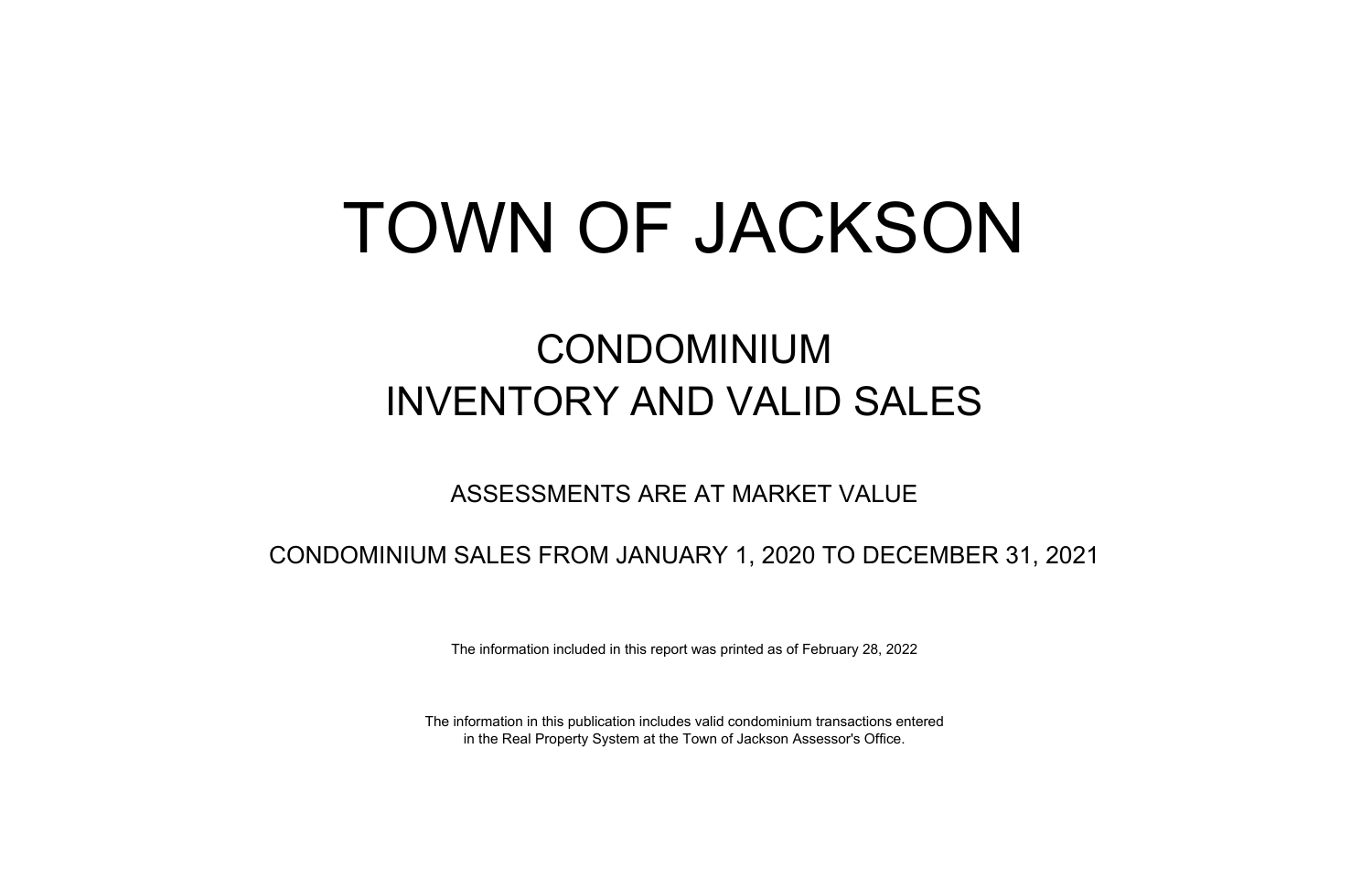| <b>SBL Number</b>                  | $=$ | Legal Identification of parcel, Section, Block, and Lot |
|------------------------------------|-----|---------------------------------------------------------|
| Location                           | $=$ | Street Number and Street Name for each parcel.          |
| <b>Prop Class</b>                  | $=$ | Property Class Code (see next page for descriptions).   |
| <b>Preliminary 2022 Assessment</b> | $=$ | The current total assessment on the parcel.             |
| Sale Date                          | =   | The transfer date of the parcel.                        |
| <b>Sale Price</b>                  | $=$ | The selling price of the parcel.                        |
| Sq Foot                            |     | The square footage of the parcel.                       |
| <b>Year Built</b>                  | $=$ | The year the parcel was built                           |
| <b>Assessment Per Sqft</b>         |     | Tentative assessment divided by the square footage.     |